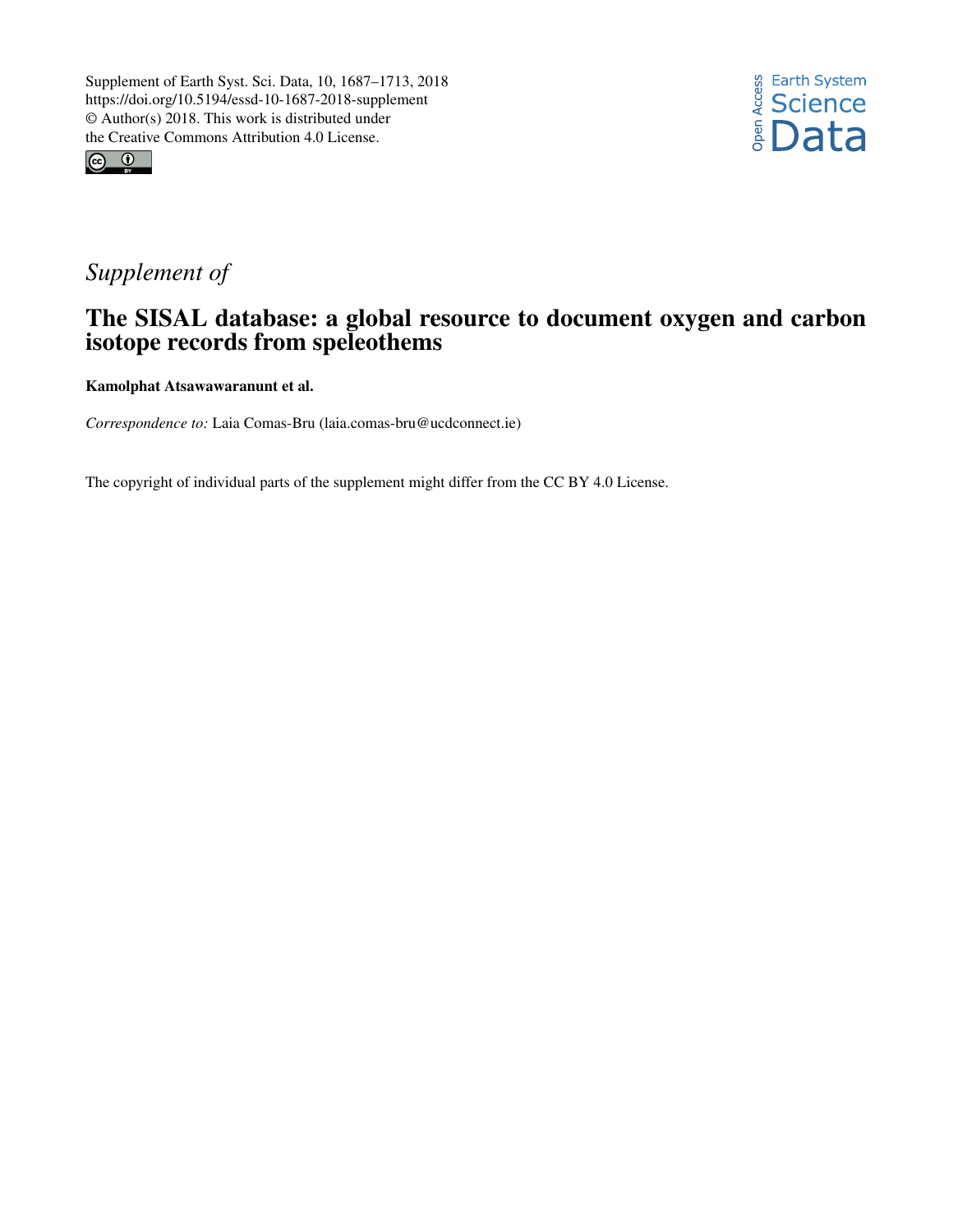**Figure S1**: The structure of the SISAL database, showing individual tables (and their contents) and the nature of the relationships between them (where "many to one linkages" indicate that it is possible to have several entries in one table linked to a single entry in another table).

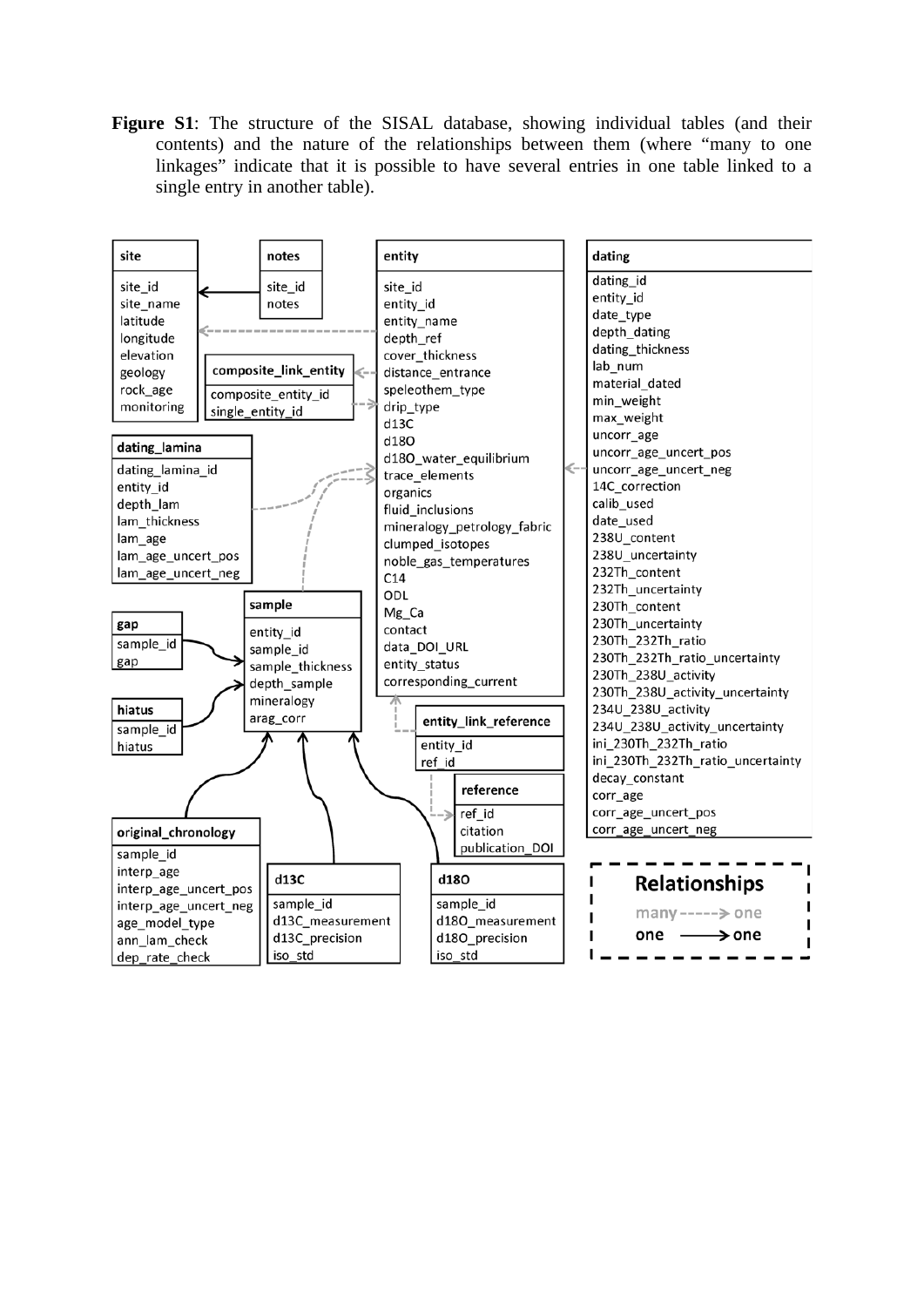| <b>Table name</b>   | <b>Field</b>                | <b>Lists</b>                                                                                                                                                                                                                                                |
|---------------------|-----------------------------|-------------------------------------------------------------------------------------------------------------------------------------------------------------------------------------------------------------------------------------------------------------|
| d13C                | iso_std                     | 'PDB', 'Vienna-PDB'                                                                                                                                                                                                                                         |
| d18O                | iso_std                     | 'PDB', 'Vienna-PDB'                                                                                                                                                                                                                                         |
| dating              | date_type                   | 'C14', 'MC-ICP-MS U/Th', 'ICP-MS U/Th Other',<br>'Alpha U/Th', 'TIMS', 'U/Th unspecified', 'Cross-<br>dating', 'Multiple methods', 'Event; hiatus', 'Event;<br>actively forming', 'Event; start of laminations',<br>'Event; end of laminations', 'unknown'  |
| dating              | material_dated              | 'calcite', 'aragonite', 'organic', 'other', 'unknown'                                                                                                                                                                                                       |
| dating              | calib_used                  | 'INTCAL13 NH', 'INTCAL13 SH', 'INTCAL13<br>marine', 'INTCAL09', 'INTCAL09 marine',<br>'INTCAL04 NH', 'INTCAL04 SH', 'INTCAL98',<br>'FAIRBANKS09', 'not calibrated', 'unknown'                                                                               |
| dating              | date_used                   | 'yes', 'no', 'unknown'                                                                                                                                                                                                                                      |
| dating              | decay_constant              | 'Cheng et al. 2000', 'Cheng et al. 2013', 'Edwards et<br>al. 1987', 'Ivanovich & Harmon 1992', 'others',<br>'unknown'                                                                                                                                       |
| entity              | depth_ref                   | 'from top', 'from base', 'not applicable'                                                                                                                                                                                                                   |
| entity              | speleothem_type             | 'stalagmite', 'composite', 'stalactite', 'flowstone',<br>'unknown', 'other'                                                                                                                                                                                 |
| entity              | drip_type                   | 'seepage flow', 'seasonal drip', 'fast flow', 'mixture',<br>'unknown'                                                                                                                                                                                       |
| entity              | d13C                        | 'yes', 'no', 'unknown'                                                                                                                                                                                                                                      |
| entity              | d18O                        | 'yes', 'no', 'unknown'                                                                                                                                                                                                                                      |
| entity              | d18O_water_equilibrium      | 'yes', 'no', 'unknown'                                                                                                                                                                                                                                      |
| entity              | trace_elements              | 'yes', 'no', 'unknown'                                                                                                                                                                                                                                      |
| entity              | organics                    | 'yes', 'no', 'unknown'                                                                                                                                                                                                                                      |
| entity              | fluid_inclusions            | 'yes', 'no', 'unknown'                                                                                                                                                                                                                                      |
| entity              | mineralogy_petrology_fabric | 'yes', 'no', 'unknown'                                                                                                                                                                                                                                      |
| entity              | clumped_isotopes            | 'yes', 'no', 'unknown'                                                                                                                                                                                                                                      |
| entity              | noble_gas_temperatures      | 'yes', 'no', 'unknown'                                                                                                                                                                                                                                      |
| entity              | C14                         | 'yes', 'no', 'unknown'                                                                                                                                                                                                                                      |
| entity              | ODL                         | 'yes', 'no', 'unknown'                                                                                                                                                                                                                                      |
| entity              | $Mg_Ca$                     | 'yes', 'no', 'unknown'                                                                                                                                                                                                                                      |
| entity              | entity_status               | 'current', 'current partially modified', 'superseded'                                                                                                                                                                                                       |
| gap                 | gap                         | G'                                                                                                                                                                                                                                                          |
| hiatus              | hiatus                      | 'H'                                                                                                                                                                                                                                                         |
| original_chronology | age_model_type              | 'linear', 'linear between dates', 'polynomial fit',<br>'polynomial fit omitting outliers', 'Bayesian',<br>'Bayesian Bacon', 'Bayesian Bchron', 'StalAge',<br>'StalAge and other', 'Clam', 'COPRA', 'OxCal',<br>'combination of methods', 'unknown', 'other' |
| original_chronology | ann_lam_check               | '14C peak', '14C slope', 'U/Th cycle', 'trace element<br>cycle', 'assumed', 'not applicable', 'unknown'                                                                                                                                                     |
| original_chronology | dep_rate_check              | 'yes', 'no', 'assumed', 'not applicable', 'unknown'                                                                                                                                                                                                         |
| sample              | mineralogy                  | 'calcite', 'secondary calcite', 'aragonite', 'vaterite',<br>'mixed', 'unknown'                                                                                                                                                                              |

**Table S1**: Definition of pre-defined choice for all fields in the SISAL\_v1 database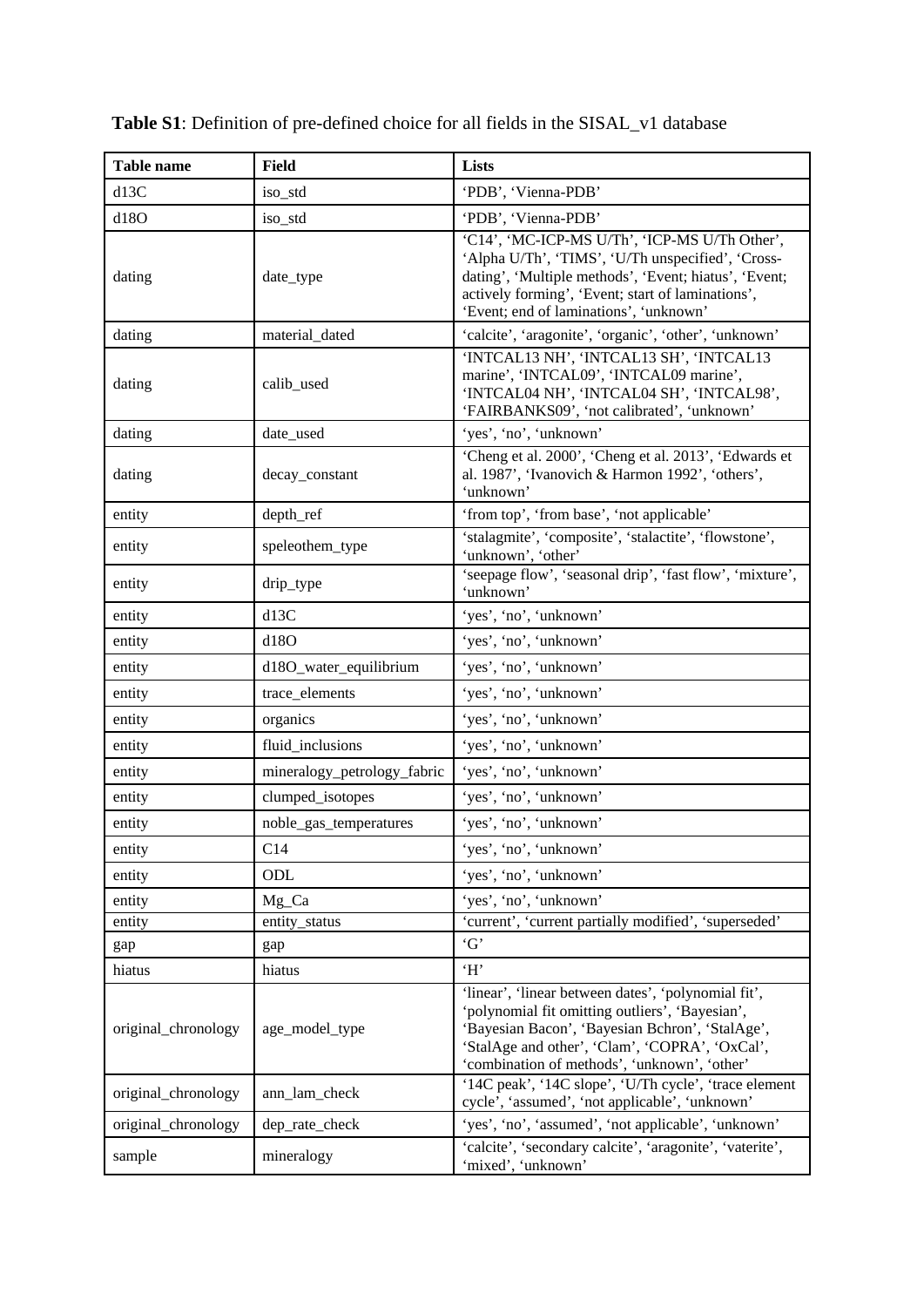| sample | composite  | 'yes', 'no', 'unknown'                                                                                                                                                                                                                          |
|--------|------------|-------------------------------------------------------------------------------------------------------------------------------------------------------------------------------------------------------------------------------------------------|
| sample | arag corr  | 'yes', 'no', 'not applicable', 'unknown'                                                                                                                                                                                                        |
| site   | geology    | 'limestone', 'dolomite', 'gypsum', 'magmatic',<br>'marble', 'granite', 'mixed', 'other', 'unknown'                                                                                                                                              |
| site   | rock age   | 'Holocene', 'Pleistocene', 'Pliocene', 'Miocene',<br>'Oligocene', 'Eocene', 'Palaeocene', 'Cretaceous',<br>'Jurassic', 'Triassic', 'Permian', 'Carboniferous',<br>'Devonian', 'Silurian', 'Ordovician', 'Cambrian',<br>'Precambrian', 'unknown' |
| site   | monitoring | 'yes', 'no', 'unknown'                                                                                                                                                                                                                          |

#### **Table S2**: Characteristics of the site table

| <b>Field label</b> | <b>Definition</b>                                | <b>Format</b> | <b>Constraints</b> |
|--------------------|--------------------------------------------------|---------------|--------------------|
| site_id            | Unique identifier for each site, where a site is | Numeric       | Positive integer   |
|                    | defined as a cave or cave system                 |               |                    |
| site_name          | Site name as given by original authors or as     | Text          | None               |
|                    | defined by us where there was no unique name     |               |                    |
|                    | given to the site                                |               |                    |
| latitude           | Latitude of the cave site, given in decimal      | Numeric       | None               |
|                    | degrees, where N is positive and S is negative   |               |                    |
| longitude          | Longitude of the cave site, given in decimal     | Numeric       | None               |
|                    | degrees, E is positive and W is negative         |               |                    |
| elevation          | Elevation of the cave, in meters above sea level | Numeric       | None               |
|                    | (where negative values indicate elevations below |               |                    |
|                    | sea level)                                       |               |                    |
| geology            | Description of the rock type                     | Text          | selected from      |
|                    |                                                  |               | pre-defined list   |
| rock_age           | Description of age of the rock                   | Text          | selected from      |
|                    |                                                  |               | pre-defined list   |
| monitoring         | Indication of whether long-term monitoring of    | Text          | selected from      |
|                    | cave conditions have been carried out            |               | pre-defined list   |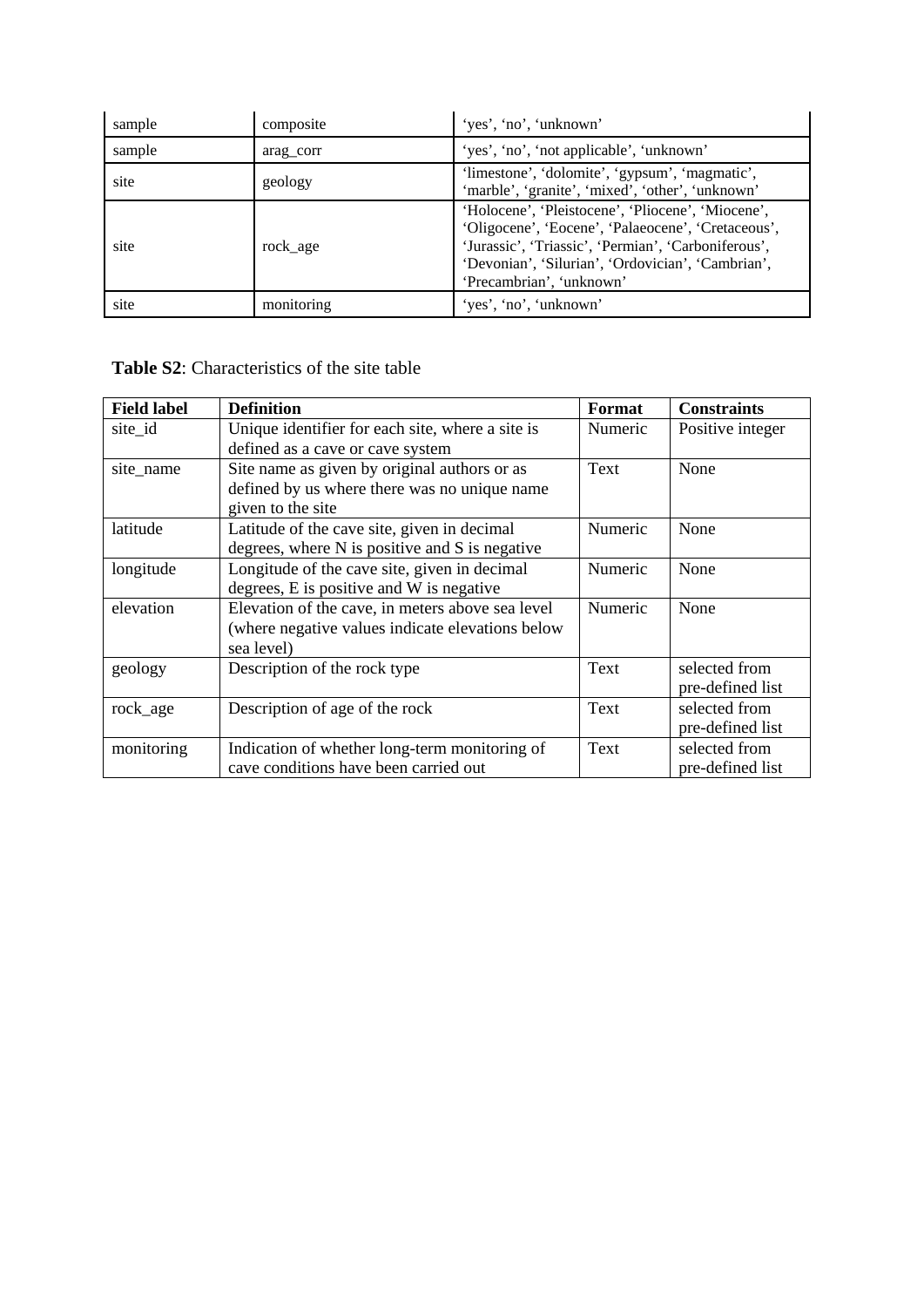| <b>Field</b>                | <b>Definition</b>                      | Format      | <b>Constraints</b> |
|-----------------------------|----------------------------------------|-------------|--------------------|
| site_id                     | Refers to the unique identifier for    | Numeric     | Positive integer   |
|                             | each site (as given in site table)     |             |                    |
| entity_id                   | Unique identifier for each entity,     | Numeric     | Positive integer   |
|                             | where an entity is defined as a        |             |                    |
|                             | speleothem or a speleothem             |             |                    |
|                             | composite                              |             |                    |
| entity_name                 | Entity (speleothem) name as given      | Text        | None               |
|                             | by the author                          |             |                    |
| entity_status               | Status of the entity record,           | Text        | selected from      |
|                             | specifically whether it is current, is |             | pre-defined list   |
|                             | current but includes modifications     |             |                    |
|                             | or additional information, or it has   |             |                    |
|                             | been superseded by another record      |             |                    |
| corresponding_current       | This refers to the entity_id of the    | Numeric     | Positive integer   |
|                             | record which replaces a                |             |                    |
|                             | superseded record or to the            |             |                    |
|                             | entity_id of other current records     |             |                    |
|                             | that are linked to a current but       |             |                    |
|                             | partially modified record.             |             |                    |
| depth_ref                   | Indication of whether the reference    | Text        | selected from      |
|                             | point is the top or base of the        |             | pre-defined list   |
|                             | speleothem                             |             |                    |
| cover_thickness             | Thickness of overlying bedrock         | Numeric     |                    |
|                             | above the speleothem (m)               |             | Positive decimal   |
| distance_entrance           | Distance of the speleothem from        | Numeric     |                    |
|                             | the cave entrance (m)                  |             | Positive decimal   |
| speleothem_type             | Description of the speleothem type     | Text        | selected from      |
|                             |                                        |             | pre-defined list   |
| drip_type                   | Description of the drip type           | Text        | selected from      |
|                             |                                        |             | pre-defined list   |
| d13C                        | Indication of whether $\delta^{13}C$   | <b>Text</b> | selected from      |
|                             | measurements have been made of         |             | pre-defined list   |
|                             | the speleothem                         |             |                    |
| d18O                        | Indication of whether $\delta^{18}O$   | Text        | selected from      |
|                             | measurements have been measured        |             | pre-defined list   |
| d18O_water_equilibrium      | Indication of whether studies          | Text        | selected from      |
|                             | assessing if the speleothem is         |             | pre-defined list   |
|                             | precipitating in equilibrium with      |             |                    |
|                             | dripwaters have been done              |             |                    |
| trace_elements              | Indication of whether trace            | Text        | selected from      |
|                             | elements have been measured            |             | pre-defined list   |
| organics                    | Indication of whether organics         | Text        | selected from      |
|                             | have been measured                     |             | pre-defined list   |
| fluid_inclusions            | Indication of whether fluid            | Text        | selected from      |
|                             | inclusions have been measured          |             | pre-defined list   |
| mineralogy_petrology_fabric | Indication of whether fabric           | Text        | selected from      |
|                             | measurements have been made            |             | pre-defined list   |
| clumped_isotopes            | Indication of whether clumped          | Text        | selected from      |
|                             | isotopes have been measured            |             | pre-defined list   |
| noble_gas_temperatures      | Indication of whether noble gases      | Text        | selected from      |

**Table S3**: Characteristics of the entity table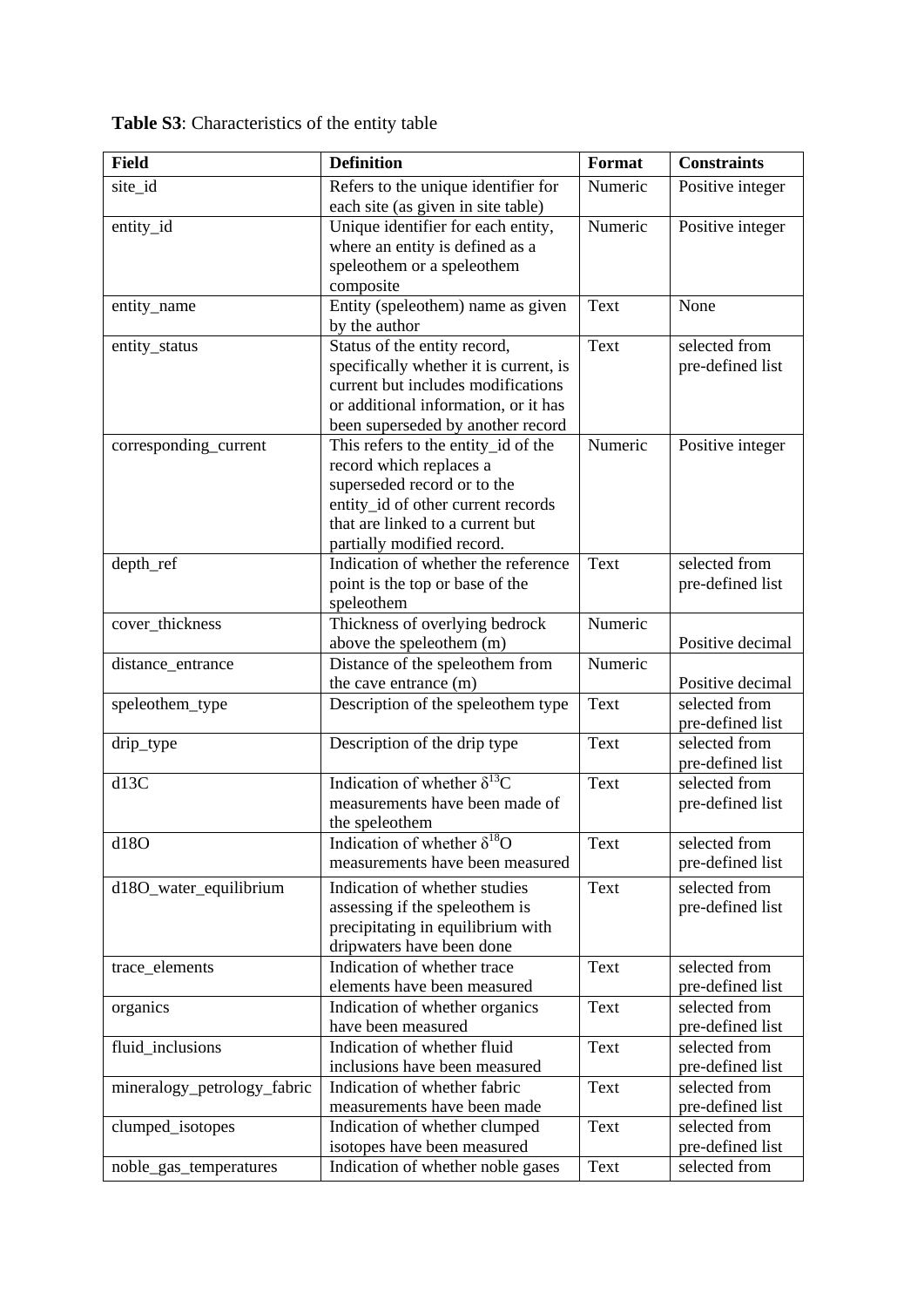|              | have been measured                                                                                              |      | pre-defined list                  |
|--------------|-----------------------------------------------------------------------------------------------------------------|------|-----------------------------------|
| C14          | Indication of whether ${}^{14}C$<br>measurements have been made                                                 | Text | selected from<br>pre-defined list |
| ODL          | Indication of whether the optical<br>density of luminosity<br>measurements have been made                       | Text | selected from<br>pre-defined list |
| $Mg_C$       | Indication of whether the Mg/Ca<br>ratio measurements have been<br>made                                         | Text | selected from<br>pre-defined list |
| contact      | Name of the person who entered<br>the data into the workbook                                                    | Text | None                              |
| data doi url | Digital Object Identifier (DOI) of<br>the data or URL of the webpage<br>from which the data can be<br>obtained. | Text | None                              |

**Table S4**: Characteristics of the sample table

| <b>Field</b>     | <b>Description</b>                                                            | <b>Format</b> | <b>Constraints</b>                |
|------------------|-------------------------------------------------------------------------------|---------------|-----------------------------------|
| entity_id        | Refers to the unique identifier for each<br>entity (as given in entity table) | Numeric       | Positive integer                  |
| sample_id        | Unique identifier for the sample                                              | Numeric       | Positive integer                  |
| sample_thickness | Thickness of the sample analysed (mm)                                         | Numeric       | Positive decimal                  |
| depth_sample     | Distance in mm from a reference point                                         | Numeric       | Positive decimal                  |
| mineralogy       | Description of the mineralogy of the sample                                   | Text          | selected from<br>pre-defined list |
|                  | Indication of whether the isotope                                             |               |                                   |
| arag corr        | measurements have been corrected in                                           | Text          | selected from                     |
|                  | aragonite samples                                                             |               | pre-defined list                  |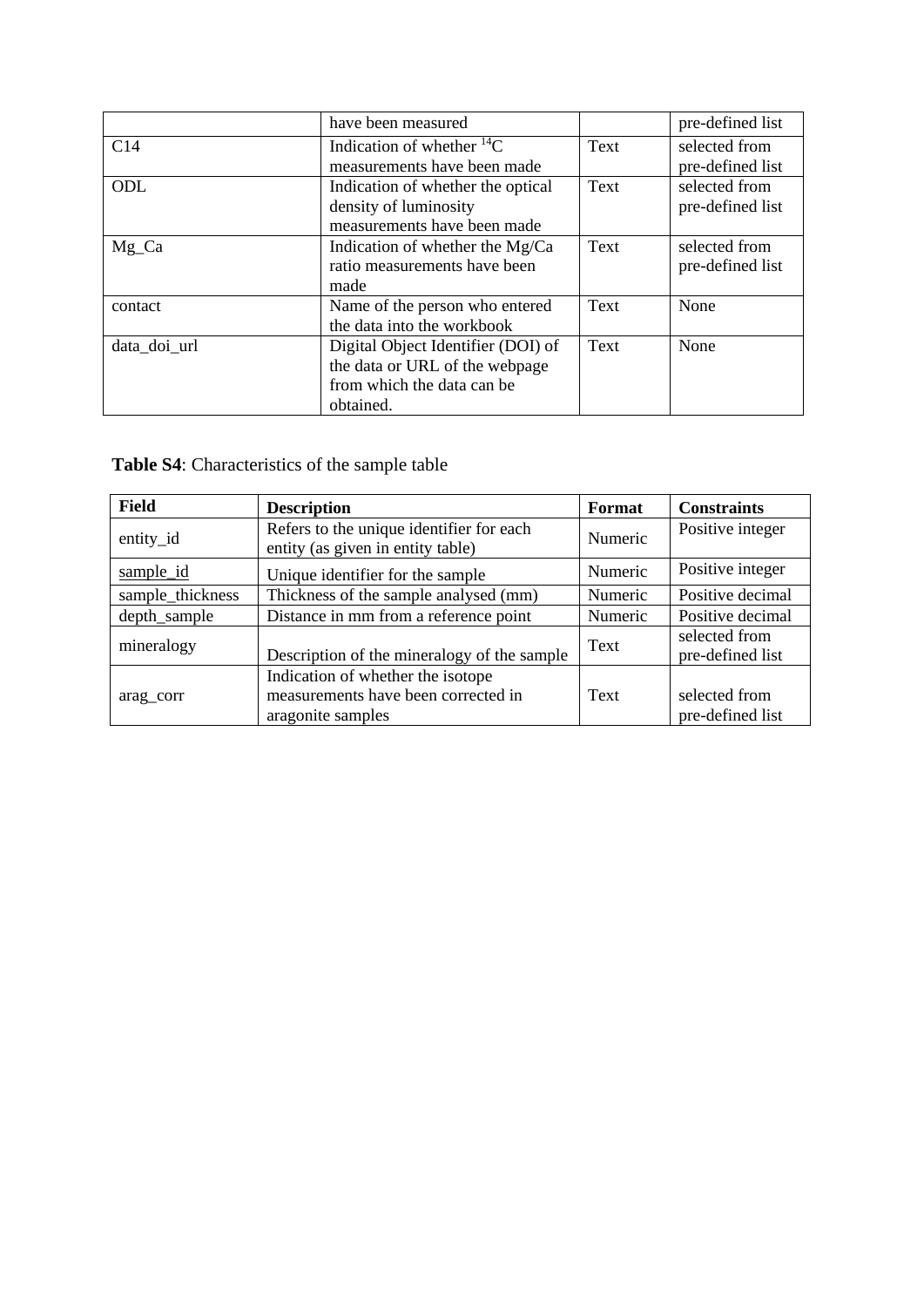| <b>Field</b>                        | <b>Description</b>                                                                                | Format  | <b>Constraints</b>                |
|-------------------------------------|---------------------------------------------------------------------------------------------------|---------|-----------------------------------|
| dating_id                           | Unique identifier for each date                                                                   | Numeric | Positive integer                  |
| entity_id                           | Refers to the unique identifier for each<br>entity (as given in entity table)                     | Numeric | Positive integer                  |
| date_type                           | Description of the dating method used                                                             | Text    | selected from<br>pre-defined list |
| depth_dating                        | Distance in mm from a reference point                                                             | Numeric | Positive decimal                  |
| dating_thickness                    | Thickness of dated sample in mm                                                                   | Numeric | Positive decimal                  |
| lab_num                             | The laboratory number of the dated<br>sample                                                      | Text    | None                              |
| material_dated                      | Mineralogy of the dated sample                                                                    | Text    | selected from<br>pre-defined list |
| min_weight                          | Minimum weight of the dated sample<br>in mg                                                       | Numeric | Positive decimal                  |
| max_weight                          | Maximum weight of the dated sample<br>in mg                                                       | Numeric | Positive decimal                  |
| uncorr_age                          | Uncorrected age of the dated sample in<br>years                                                   | Numeric | None                              |
| uncorr_age_uncert_pos               | Positive uncertainty of the uncorrected<br>age of the dated sample in years                       | Numeric | Positive decimal                  |
| uncorr_age_uncert_neg               | Negative uncertainty of the<br>uncorrected age of the dated sample in<br>years                    | Numeric | Positive decimal                  |
| 14C_correction                      | Percentage dead carbon present in<br>dated sample                                                 | Numeric | Positive decimal                  |
| calib_used                          | Calibration method used to convert $C^{14}$<br>dates to calendar years                            | Text    | selected from<br>pre-defined list |
| date_used                           | Indication of whether the date is used<br>in the original age model                               | Text    | selected from<br>pre-defined list |
| 238U_content                        | <sup>238</sup> U content of the dated sample in ppb                                               | Numeric | None                              |
| 238U_uncertainty                    | $238$ U 2-sigma uncertainty of dated<br>sample in ppb                                             | Numeric | None                              |
| 232Th content                       | <sup>232</sup> Th content of the dated sample in<br>ppt                                           | Numeric | None                              |
| 232Th_uncertainty                   | $\frac{232}{232}$ Th 2-sigma uncertainty of the dated<br>sample in ppt                            | Numeric | None                              |
| 230Th_content                       | $230$ Th content of the dated sample in                                                           | Numeric | None                              |
| 230Th_uncertainty                   | $\frac{\text{ppt}}{230 \text{ Th } 2\text{-sigma}$ uncertainty of the dated<br>sample in ppt      | Numeric | None                              |
| 230Th 232Th ratio                   | $230$ Th/ $232$ Th activity ratio of the dated<br>sample                                          | Numeric | None                              |
| 230Th_232Th_ratio_un<br>certainty   | $230$ Th <sup><math>232</math></sup> Th activity ratio 2-sigma<br>uncertainty of the dated sample | Numeric | None                              |
| 230Th_238U_activity                 | $^{230}$ Th/ $^{238}$ U activity ratio of the dated<br>sample                                     | Numeric | None                              |
| 230Th_238U_activity_<br>uncertainty | $\sqrt[230]{\text{Th}/^{238}\text{U}}$ activity ratio 2-sigma<br>uncertainty of the dated sample  | Numeric | None                              |
| 234U_238U_activity                  | $\sqrt[234]{U^{238}U}$ activity ratio of the dated<br>sample                                      | Numeric | None                              |
| 234U_238U_activity_u                | $234$ U/ $238$ U activity ratio 2-sigma                                                           | Numeric | None                              |

**Table S5**: Characteristics of the dating information table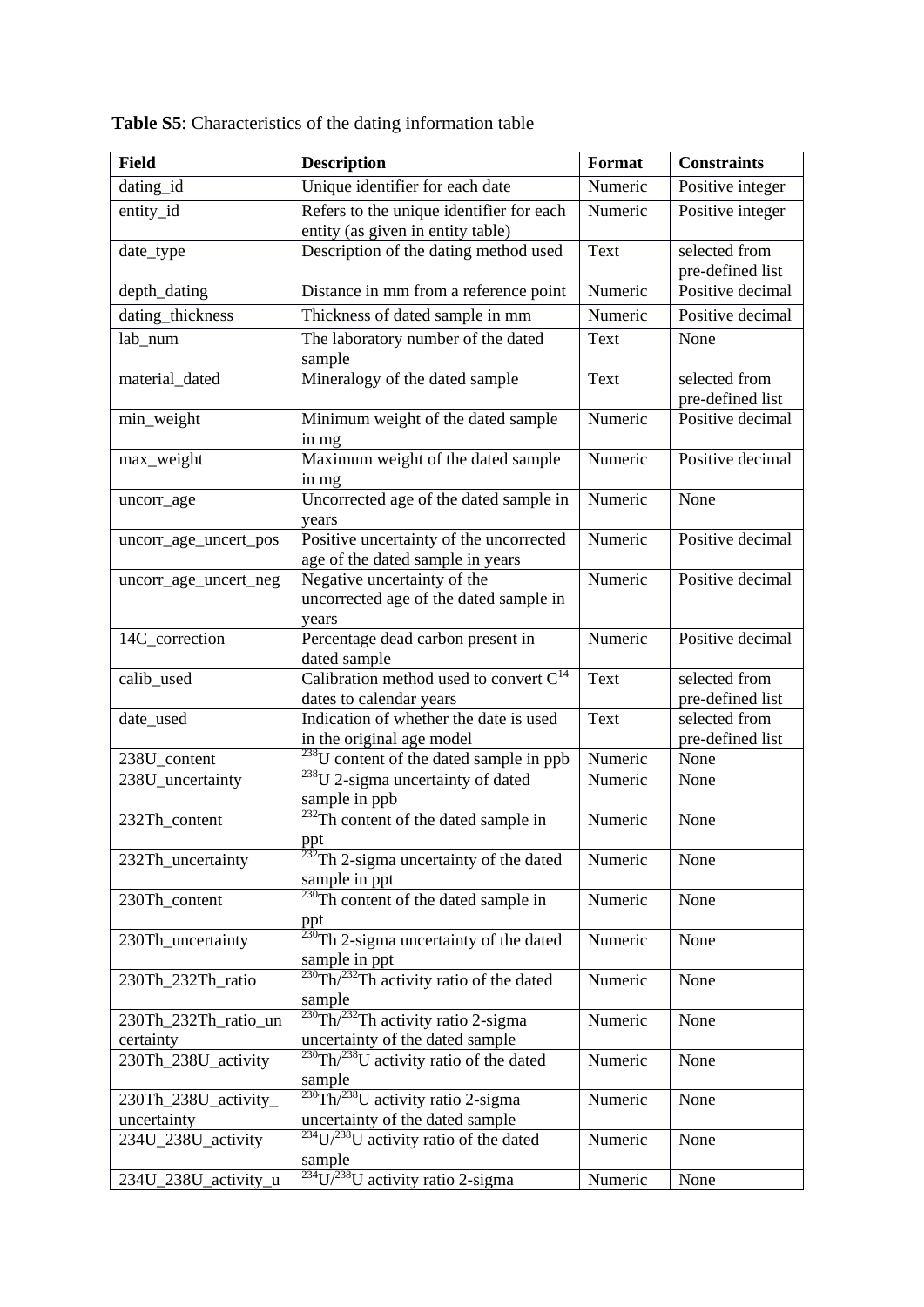| ncertainty            | uncertainty of the dated sample                         |         |                  |
|-----------------------|---------------------------------------------------------|---------|------------------|
| ini_230Th_232Th_ratio | Initial $^{230}$ Th $/^{232}$ Th activity ratio for the | Numeric | None             |
|                       | detrital correction                                     |         |                  |
| ini_230Th_232Th_ratio | Initial $^{230}$ Th $/^{232}$ Th activity ratio         | Numeric | None             |
| _uncertainty          | uncertainty for the detrital correction                 |         |                  |
| decay_constant        | Description of the half-life used for                   | Text    | selected from    |
|                       | $^{230}$ Th and $^{234}$ U for U/Th samples             |         | pre-defined list |
| corr_age              | Corrected age of the dated sample in                    | Numeric | None             |
|                       | vears                                                   |         |                  |
| corr_age_uncert_pos   | Positive uncertainty of corrected age of                | Numeric | Positive decimal |
|                       | the dated sample in years                               |         |                  |
| corr age uncert neg   | Negative uncertainty of corrected age                   | Numeric | Positive decimal |
|                       | of the dated sample in years                            |         |                  |

**Table S6**: Characteristics of the lamina dating table

| <b>Field</b>       | <b>Description</b>                                                            | Format  | <b>Constraints</b> |
|--------------------|-------------------------------------------------------------------------------|---------|--------------------|
| dating_lamina_id   | Unique identifier for each lamina                                             | Numeric | Positive integer   |
| entity_id          | Refers to the unique identifier for each<br>entity (as given in entity table) | Numeric | Positive integer   |
| depth_lam          | Depth of the midpoint of the lamina in<br>mm from a reference point           | Numeric | Positive integer   |
| lam_thickness      | Thickness in mm of the sample dated                                           | Numeric | Positive decimal   |
| lam_age            | Age in years of individual lamina                                             | Numeric | None               |
| lam_age_uncert_pos | Positive counting uncertainty of<br>individual lamina in years                | Numeric | Positive decimal   |
| lam_age_uncert_neg | Negative counting uncertainty of<br>individual lamina in years                | Numeric | Positive decimal   |

**Table S7**: Characteristics of the hiatus place mark information table

| Field     | <b>Description</b>                                                            | Format  | <b>Constraints</b>                |
|-----------|-------------------------------------------------------------------------------|---------|-----------------------------------|
| sample_id | Refers to the unique identifier for each sample (as<br>given in sample table) | Numeric | Positive integer                  |
| hiatus    | Indication of an hiatus                                                       | Text    | selected from<br>pre-defined list |

**Table S8**: Characteristics of the gap place mark information table

| <b>Field</b> | <b>Description</b>                                                           | Format  | <b>Constraints</b>                |
|--------------|------------------------------------------------------------------------------|---------|-----------------------------------|
| sample_id    | Refers to the unique identifier for the sample (as<br>given in sample table) | Numeric | Positive integer                  |
| gap          | Indication of a gap                                                          | Text    | selected from<br>pre-defined list |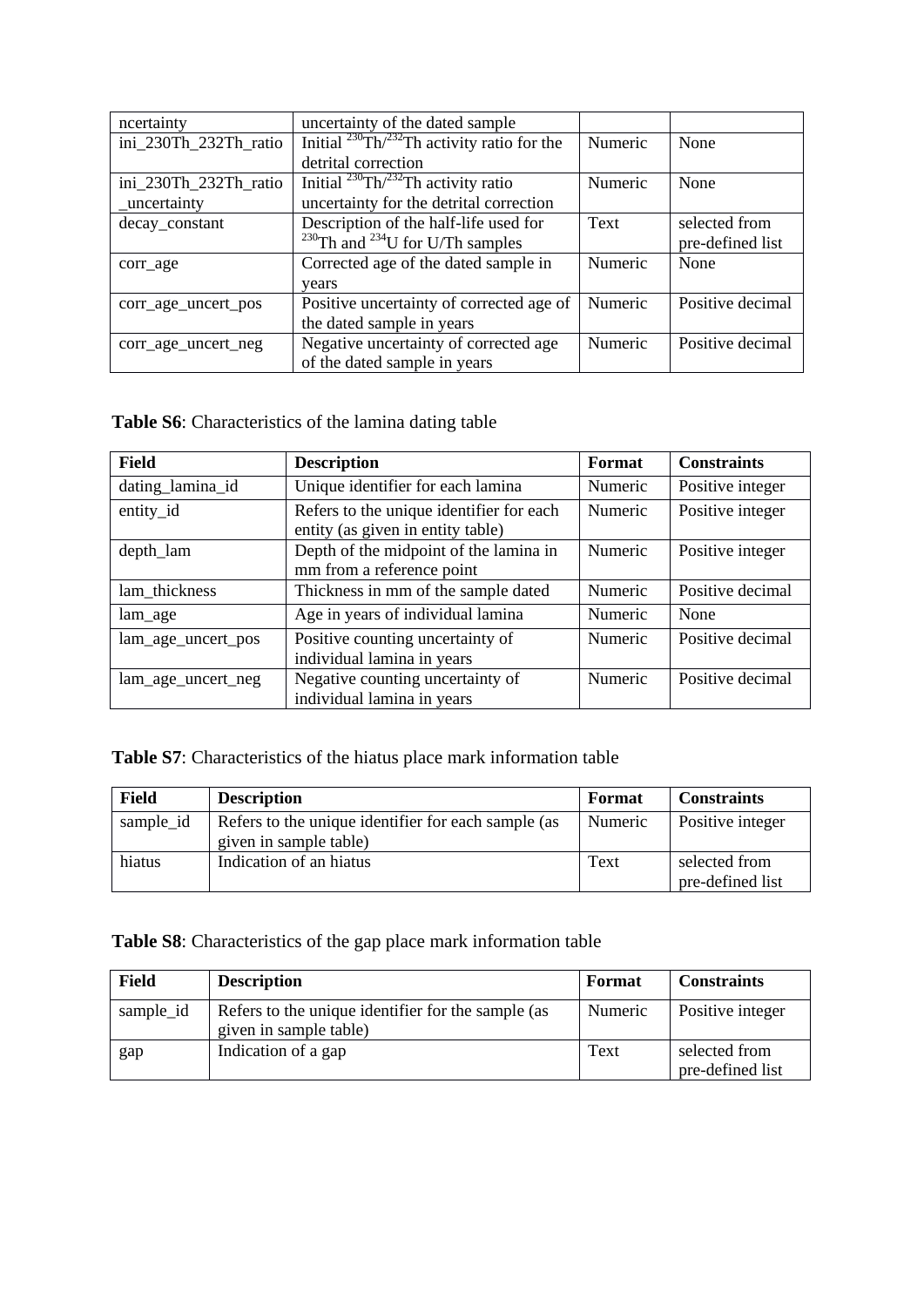| <b>Field</b>          | <b>Description</b>                                                                                                               | Format         | <b>Constraints</b>                |
|-----------------------|----------------------------------------------------------------------------------------------------------------------------------|----------------|-----------------------------------|
| sample_id             | Refers to the unique identifier for the                                                                                          | <b>Numeric</b> | Positive integer                  |
|                       | sample (as given in sample table)                                                                                                |                |                                   |
| interp_age            | Calendar age of the sample in years                                                                                              | Numeric        | Positive decimal                  |
| interp_age_uncert_pos | Positive uncertainty on the age of the<br>sample in years                                                                        | Numeric        | Positive decimal                  |
| interp_age_uncert_neg | Negative uncertainty on the age of the<br>sample in years                                                                        | Numeric        | Positive decimal                  |
| age_model_type        | Description of the age model used in<br>the original publication                                                                 | Text           | selected from<br>pre-defined list |
| ann_lam_check         | Indication that verification that<br>laminae are annual, in cases where<br>lamina counting is used to construct<br>the age model | Text           | selected from<br>pre-defined list |
| dep_rate_check        | Indication that verification of the<br>deposition rate has been made                                                             | Text           | selected from<br>pre-defined list |

**Table S9**: Characteristics of the original chronology information table

# **Table S10: Characteristics of the carbon isotope data table**

| <b>Field</b>     | <b>Description</b>                         | Format  | <b>Constraints</b>                |
|------------------|--------------------------------------------|---------|-----------------------------------|
| sample_id        | Refers to the unique identifier for the    | Numeric | Positive integer                  |
|                  | sample (as given in sample table)          |         |                                   |
| d13C_measurement | Original $\delta^{13}$ C measurement       | Numeric | None                              |
| d13C_precision   | Laboratory precision on the $\delta^{13}C$ | Numeric | None                              |
|                  | measurement                                |         |                                   |
| iso_std          | Description of isotopic standard used      | Text    | selected from<br>pre-defined list |

# **Table S11**: Characteristics of the oxygen isotope data table

| <b>Field</b>                 | <b>Description</b>                         | Format  | <b>Constraints</b> |
|------------------------------|--------------------------------------------|---------|--------------------|
| sample_id                    | Refers to the unique identifier for the    | Numeric | Positive integer   |
|                              | sample (as given in sample table)          |         |                    |
| d <sub>180</sub> measurement | Original $\delta^{18}$ O measurement       | Numeric | None               |
| d180_precision               | Laboratory precision on the $\delta^{18}O$ | Numeric | None               |
|                              | measurement                                |         |                    |
| iso_std                      | Description of isotopic standard used      | Text    | selected from      |
|                              |                                            |         | pre-defined list   |